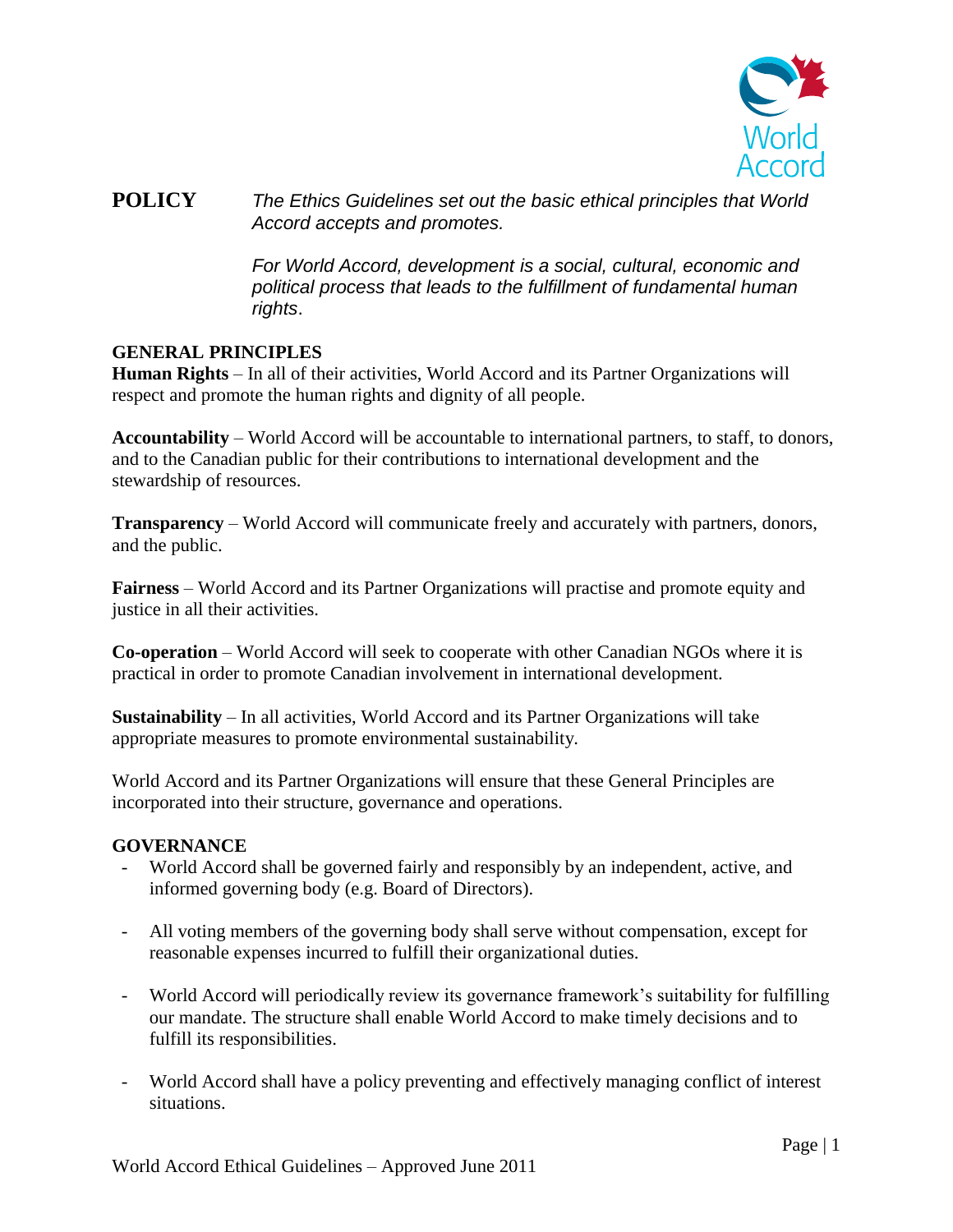- World Accord shall have policies prohibiting discrimination and promoting gender equality and participation of disadvantaged groups at all levels of World Accord.
- The governing body shall periodically reassess World Accord's governing documents and objects, vision, mission, goals, priorities, alignment of resources and effectiveness.

# **ORGANIZATIONAL INTEGRITY**

- The affairs of World Accord shall be conducted with integrity and transparency.
- World Accord shall ensure that complaints are dealt with in a timely manner and impartially, respecting the rights of involved parties for confidentiality and disclosure.
- World Accord shall comply with all applicable federal laws and regulations as well as laws and regulations of provinces or municipalities in which it is based or operates as well as foreign laws and regulations governing its activities internationally.
- World Accord shall oppose and shall not be a participant to any wrongdoing or financial impropriety. It shall take prompt and firm corrective action whenever and wherever wrongdoing of any kind has been committed by any Partner, its governing body, employee, or volunteer.

## **FINANCES**

World Accord shall conduct its finances in such a way as to ensure appropriate use of funds and accountability to donors. It shall operate according to a budget approved by its governing body and have sound internal controls and documented financial policies and procedures.

World Accord shall file its Registered Charity Information Return within six (6) months of its fiscal year end and such returns shall be complete and accurate.

## **FUNDRAISING AND COMMUNICATIONS WITH THE PUBLIC**

Fundraising solicitations shall be truthful, shall accurately describe World Accord's identity, purpose, programs and need, shall only make claims which World Accord can fulfill, and shall treat donors and potential donors with respect. There shall be no misleading information or images (including material omissions or exaggerations of fact), no images that exploit the poor or degrade their dignity, nor any other communication which would tend to create a false impression or misunderstanding, and no use of high-pressure tactics in soliciting donations.

- World Accord shall control all fundraising activities initiated by the organization. It shall not, directly or indirectly, pay finder's fees, commission or percentage compensation based on contributions.
- World Accord shall make its most recent financial statements, annual report, and a current list of members of its governing body easily accessible to the public (e.g. in a visible and public section of their website).